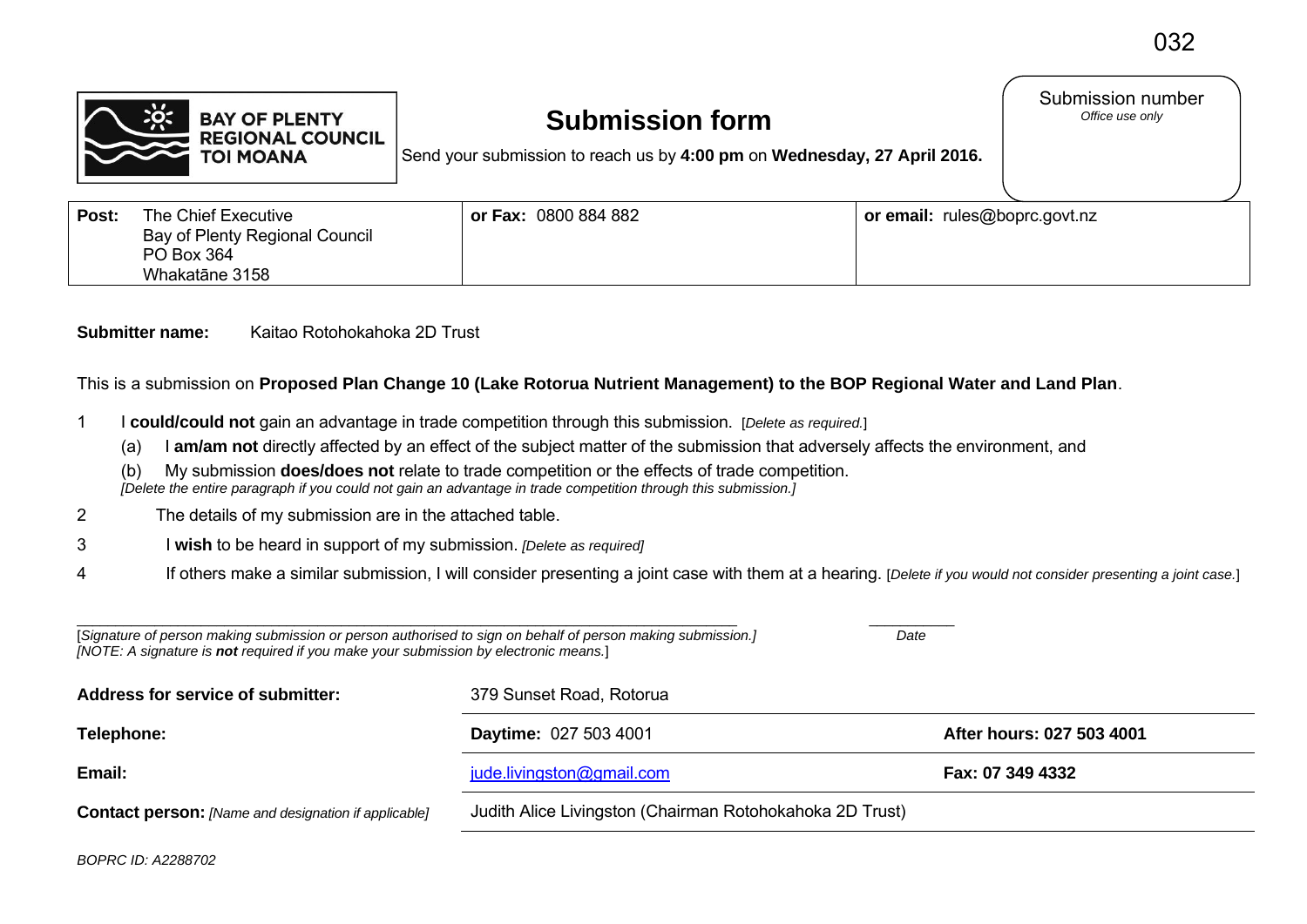## **SUBMISSION POINTS:**

| Page no.  | <b>Reference</b><br>(e.g. Policy, rule,<br>method or objective<br>number) | Support/oppose | <b>Decision sought</b><br>Say what changes to the plan you would like                                                                                                                                                                                                         | <b>Give reasons</b>                                                                                                                                                                                                                                                                                                                                                                                                                                                                                                                                                                                                                                                                                                                                                                                                                       |
|-----------|---------------------------------------------------------------------------|----------------|-------------------------------------------------------------------------------------------------------------------------------------------------------------------------------------------------------------------------------------------------------------------------------|-------------------------------------------------------------------------------------------------------------------------------------------------------------------------------------------------------------------------------------------------------------------------------------------------------------------------------------------------------------------------------------------------------------------------------------------------------------------------------------------------------------------------------------------------------------------------------------------------------------------------------------------------------------------------------------------------------------------------------------------------------------------------------------------------------------------------------------------|
|           | RPS Obj 28 and 11                                                         | Support        | Kaitao Rotohokahoka 2D Trust (the Trust) supports<br>the need to reduce nitrogen levels in Lake Rotorua<br>and are committed to being a part of the process to<br>improve the environmental state of the Lake for the<br>future.                                              | The Trustees are bound to take the long-term view<br>to the management and development of land in the<br>Lake Rotorua catchment for the owners and their<br>decendants. The farm belongs to a Maori multiple<br>owned land Trust and as such is destined to remain a<br>long-term owner in the regional council catchments<br>(BOPRC). The Trust is committed to reducing nitrogen<br>levels in Lake Rotorua.                                                                                                                                                                                                                                                                                                                                                                                                                             |
| $22 - 24$ | LR P3 (Table LR1 and<br>LR2)                                              | Oppose         | The Trust opposes the use of 2001-04 benchmark as<br>the starting point for nutrient allocation in this<br>process. The current land use is significantly different<br>from the benchmark years.<br>Ammend how the nitrogen dischange allowance is<br>calculated and applied. | Our Trust had land (Maori owned) located on the<br>Western side of the Lake Rotorua Caldera. The land is<br>currently used for<br>Retired and part of a Riparian Strip programme<br>(25%)<br>Leased to a neighbouring sheep and beef farmers<br>, Te Paiaka Trust (75%)<br>The approximate area owned is 68 hectares.<br>The farm is accessed via Great Western Road.<br>Historically the farm has been administered on behalf<br>of the owners by the Department of Maori Affairs<br>and more recently Te Tumu Paeroa.<br>The property has been leased to others due to its,<br>location, access issues and size of the economics of<br>farming on our own have not been favourable.<br>However, like many other multiple owned Maori<br>Land Blocks we search for the options that will<br>improve our economic wellbeing and leave the |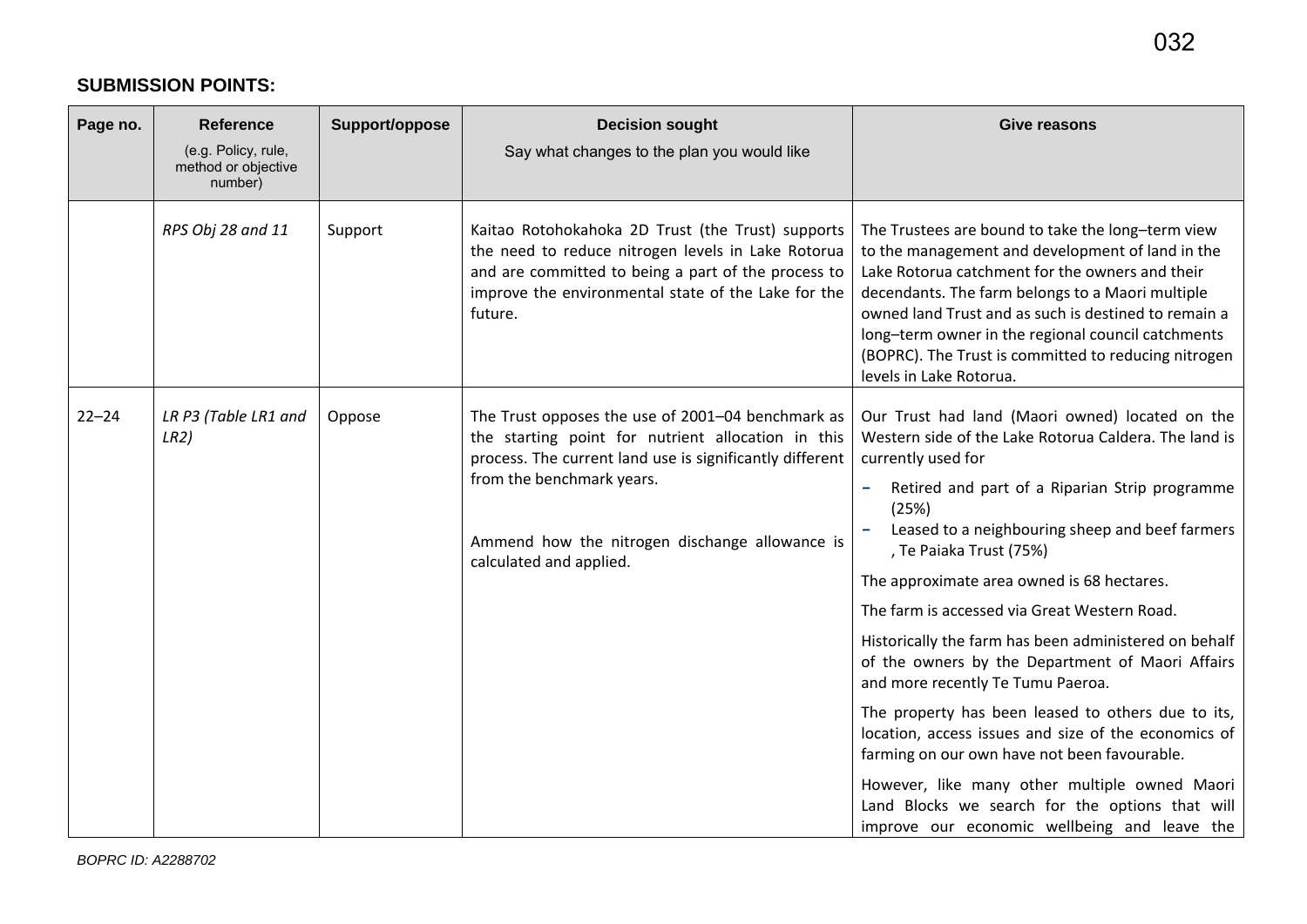|  |  | Trust's Lands in a firm state for future generations.<br>Given we do know what future options for land use<br>might become available through advancement in<br>technology etc we believe our options must be "kept<br>open." We are of the opinion that "Applying Nitrogen<br>Baselines" as currently calculated and the proposed<br>timelines for achieving them will place our Trust and<br>its future owners in a position of considerable<br>disadvantage with potentially a serious and unfair<br>level of land use restriction. |
|--|--|---------------------------------------------------------------------------------------------------------------------------------------------------------------------------------------------------------------------------------------------------------------------------------------------------------------------------------------------------------------------------------------------------------------------------------------------------------------------------------------------------------------------------------------|
|  |  | Our currently calculated N Baseline is at the lower<br>end of the scale given that during the "assessment<br>period" the property was grossly underdeveloped<br>and relies on long term lessees to farm in a faithful<br>progressive manner. Under this scenario we oppose<br>the current process and allocation method.                                                                                                                                                                                                              |
|  |  | We support the overall concept of what the BOPRC<br>and community is trying to achieve with<br>environmental initiatives but do not feel the process<br>will lead to a fair and equitable outcome, particularly<br>for small block like ours. We have already been<br>working with the BOPRC and Ngawhenua Rahui to<br>fence off land not suitable for intensive use.                                                                                                                                                                 |
|  |  | The Trust requests an alternative allocation<br>methodology to be used, not based on their<br>benchmark in order to remain economically and<br>environmentally viable into the future. An alternative<br>methodology should support long-term landowners<br>in the catchment and not put them in a position that<br>disadvantages them.                                                                                                                                                                                               |
|  |  | Review nitrogen allocations so that the baseline<br>better reflects the ultimate potential of the farm not<br>just the current situation (i.e. consider current and<br>future).                                                                                                                                                                                                                                                                                                                                                       |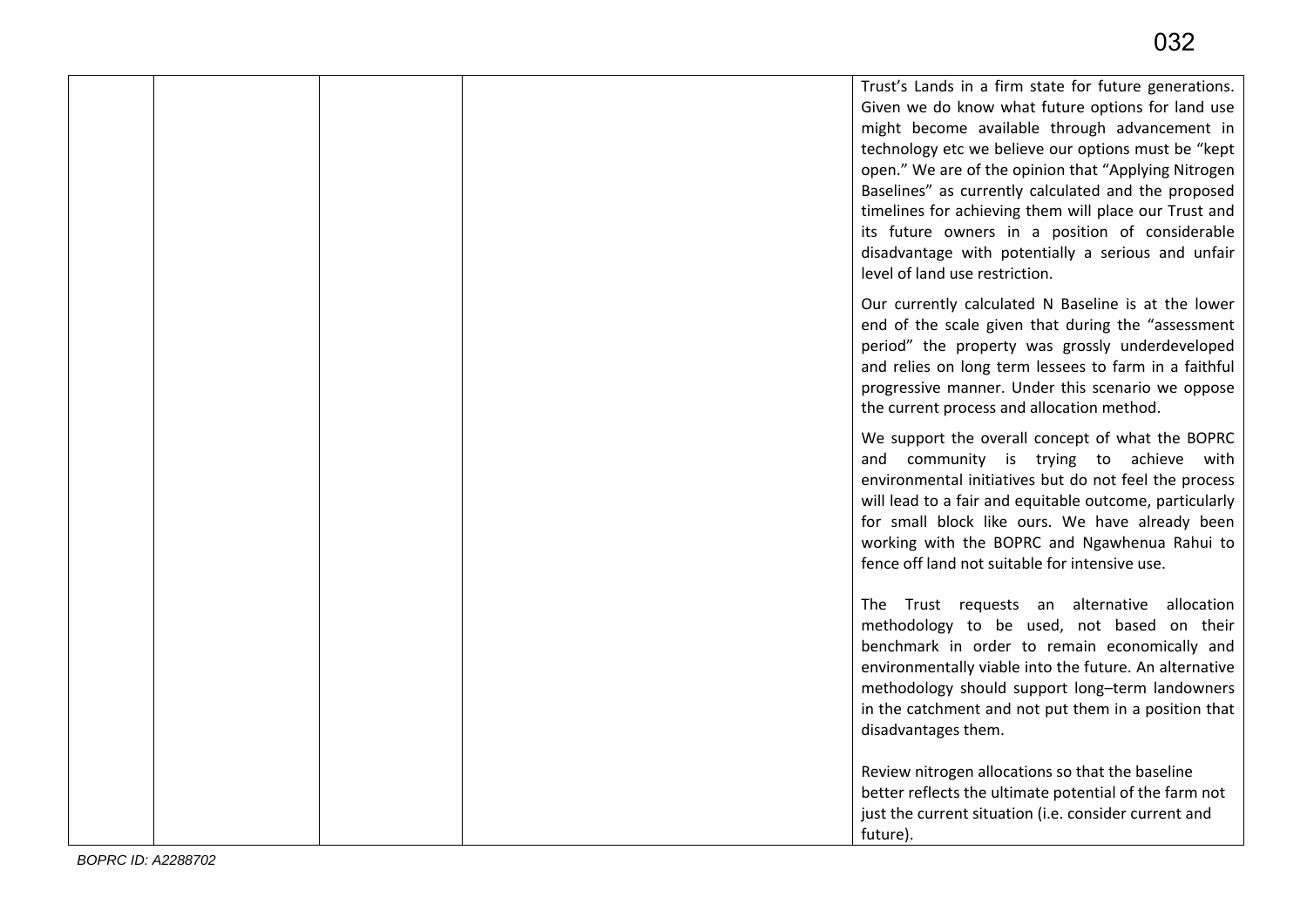| $\overline{7}$<br>8<br>16<br>$22 - 24$<br>$32 - 33$ | <b>LR P11</b><br><b>LR P16</b><br>LR R9<br>Sch LR One<br>Sch LR Six | Oppose | Length of the consent duration to be extended past<br>20 years.                                                                                 | The likelyhood of this land block ever being able to be<br>sold or transferred to another party are virtually non-<br>existent. The Trustees of Kaitao Rotohokahoka 2D<br>Trust are bound to take the long-term view to not<br>only environmental / landcare matters but also<br>economic development for the owners and their<br>descendants. A 20-year consent term is not<br>considered long-term by the Trust. The Trust<br>requests the Council to review the duration of the<br>proposed consent term taking into consideration<br>Maori land ownership structures and business<br>models to allow certainty for those that must remain<br>operative within the Lake Rotorua catchment long-<br>term. |
|-----------------------------------------------------|---------------------------------------------------------------------|--------|-------------------------------------------------------------------------------------------------------------------------------------------------|-------------------------------------------------------------------------------------------------------------------------------------------------------------------------------------------------------------------------------------------------------------------------------------------------------------------------------------------------------------------------------------------------------------------------------------------------------------------------------------------------------------------------------------------------------------------------------------------------------------------------------------------------------------------------------------------------------------|
|                                                     |                                                                     |        | Extend the timeframe to set rules, meet nitrogen<br>reduction targets and measure progress towards<br>reductions.                               | The Trust requests a longer timeframe for Regional<br>Council to invest in better science, research,<br>modelling (esp. of the statistical sample size and<br>property type that are the basis of the nitrogen<br>discharge allocation methodology) before setting the<br>allocation methodology, rules, timeframes to meet<br>targets and resource consents in concrete.                                                                                                                                                                                                                                                                                                                                   |
|                                                     |                                                                     |        | Provide further detail and examples of the mitigation<br>options that would result in an operation being<br>granted a 20-year consent duration. | The Trust request that the Regional Council also:<br>Provides flexibility to allow for on-going<br>development for the Trust to fully establish an<br>economic unit (whilst fully establishing<br>appropriate mitigation policies / practices).<br>Extend the years over which the calculation of<br>nitrogen baselines are derived and work on the<br>maximum discharge from any one of those years<br>as the baseline.                                                                                                                                                                                                                                                                                    |